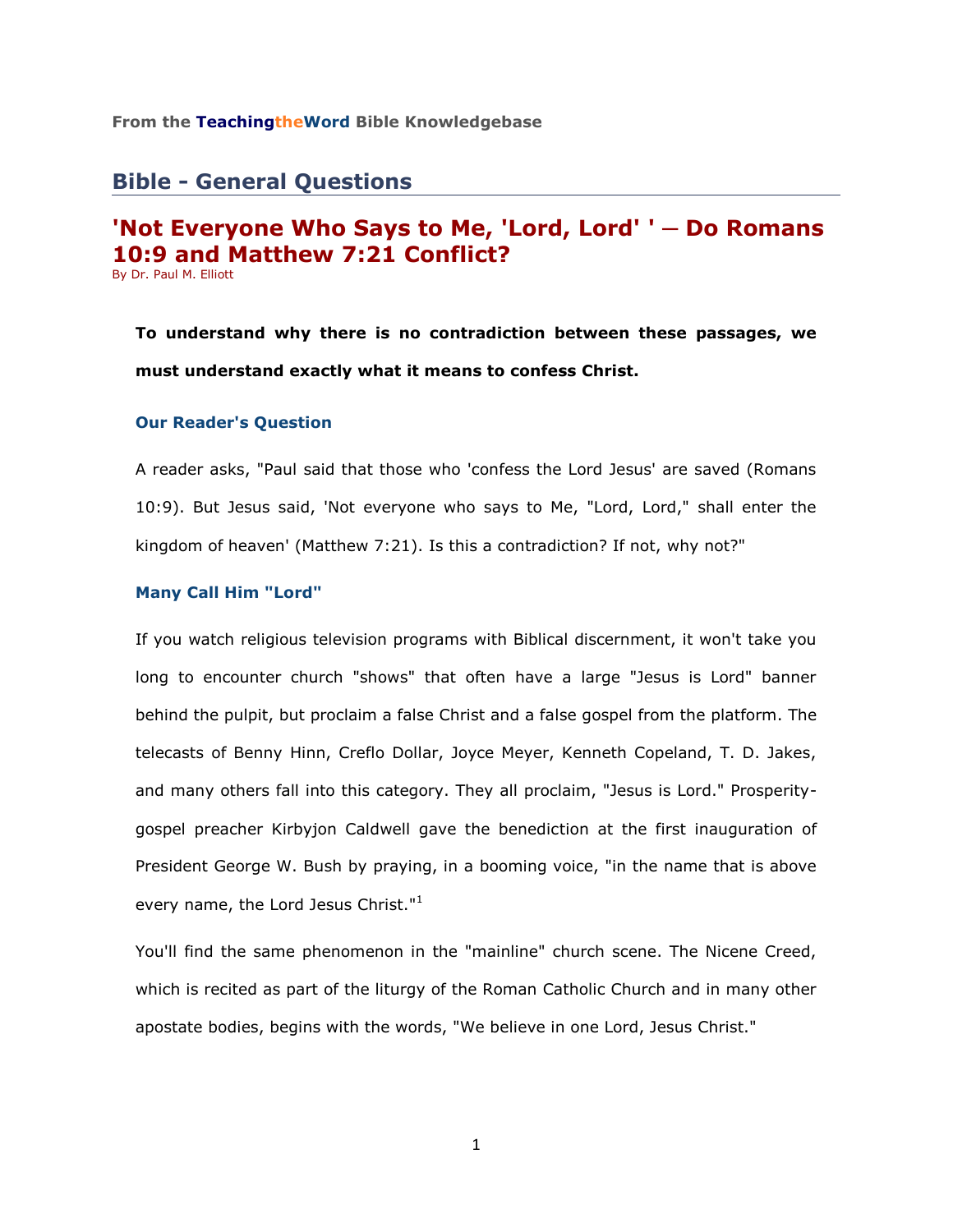You'll even find people saying, "Lord, Lord", in the world of rock music. According to biographer Geoffrey Giuliano, former Beatles lead guitarist George Harrison, who wrote the infamous song "My Sweet Lord", would engage his audiences in a blasphemous ritual of "chanting the holy names of the Lord" during live performances:

Breaking into the thundering rhythm guitar intro to "My Sweet Lord," Harrison would soon begin to invite the cheering, largely stoned crowd to "chant the holy name of the Lord." Few responded. Switching messiahs midstream, he would then rocket into the famous Krishna Hallelujah chorus and begin singing, "Om Christ, Om Christ, Om Christ" over and over, adding, "I know a lot of you out there think that's swearing, but it's not! If we all chant together purely for one minute, we'll blow the roof off this place!"<sup>2</sup>

#### **Confessing Christ: Inclusive or Exclusive?**

Yes, many people call Jesus, "Lord". And today, both liberal ecumenicists and postmodernist Evangelical inclusivists say that this formulation — whatever one means by it  $-$  is all that is necessary to enter the kingdom.

Is that what Paul means in Romans 10:9 when he declares, "If you confess with the mouth the Lord Jesus and believe in your heart that God raised Him from the dead, you shall be saved"? Certainly not. And this is the reason why there is no contradiction between Paul's declaration that the true way of salvation entails recognition of the Lordship of Christ, and Christ's own declaration that not all who call Him "Lord" are truly His.

How can it be that so many can say, "Lord, Lord", but still be in darkness outside the kingdom? In *upcoming articles* we're going to answer that question, and explain from Scripture exactly what it means to "confess Christ." We'll find that a genuine

2